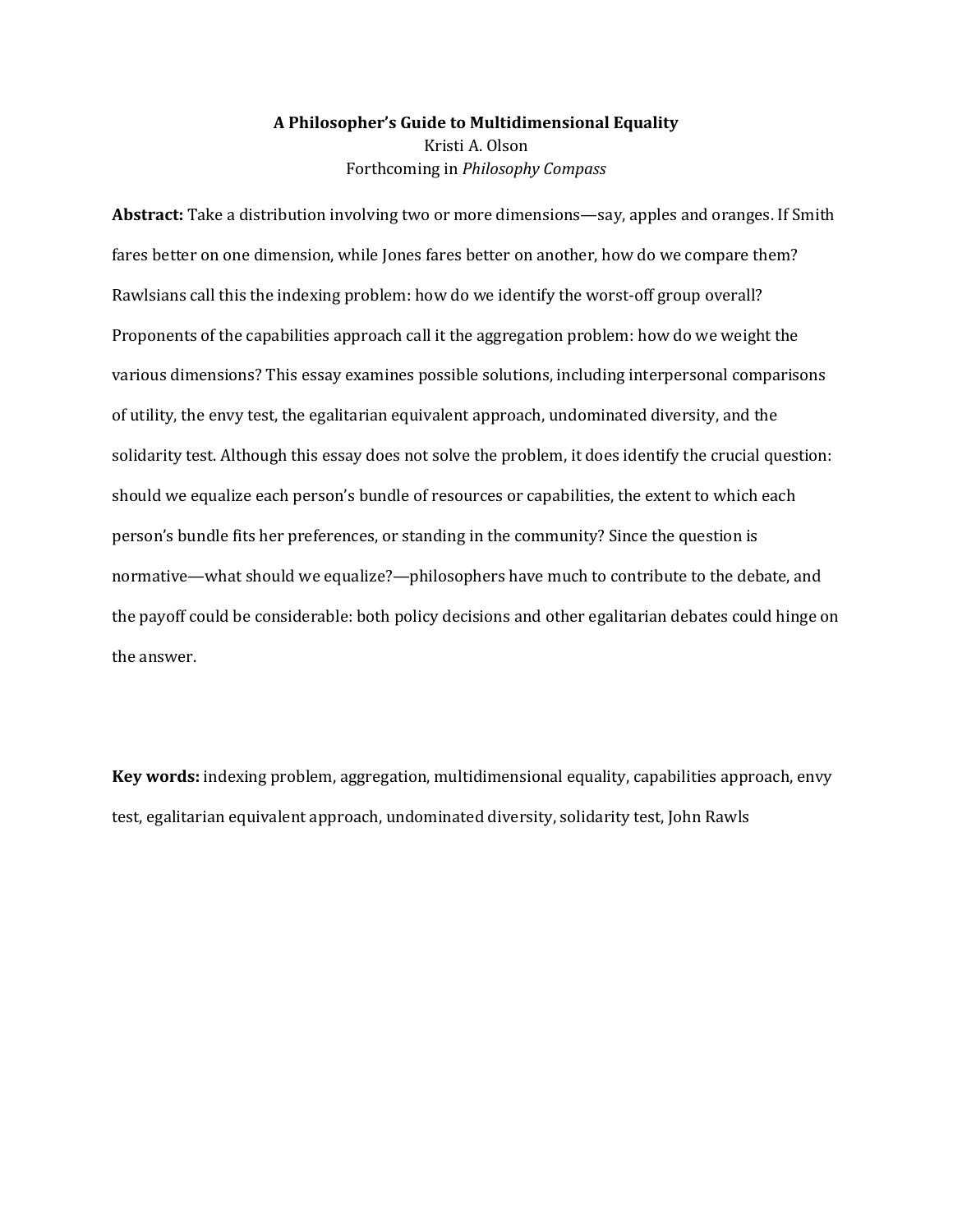#### **A Philosopher's Guide to Multidimensional Equality**

Take a distribution involving two or more dimensions—say, apples and oranges. If Smith fares worse on one dimension (fewer apples), while Jones fares worse on another (fewer oranges), who, if either, is worse off overall? Philosophers and policymakers sometimes need an answer.

To illustrate how the problem arises for philosophers, consider two examples. First, according to John Rawls's (1971) theory of justice, we should design institutions to improve the lot of the worst-off group, where the worst-off group is identified by its share of things like income, wealth, the prerogatives of authority, and, more controversially, leisure time (see, e.g., Rawls, 1982, 1988). Since multiple dimensions are at stake, Rawlsians face the *indexing problem:* if one group fares worst in one dimension, while other groups fare worst in other dimensions, which group is worst off overall? Of course, if one group fares worst across all dimensions—as some Rawlsians assume—the worst-off group will be easy to identify (see Arneson, 1990b). Yet, even then, Rawlsians still face the challenge of comparing the worst-off group under one institutional design to the worst-off group under alternative institutional designs (Gibbard, 1979; Arneson, 1990b). Rawls, however, never quite explained how this was to be done. Fifty years after the publication of *A Theory of Justice,* the indexing problem remains unsolved (cf. Hockett and Risse, 2006).

Consider second the capabilities approach, pioneered by Amartya Sen (1979) and Martha Nussbaum (1988). According to the capabilities approach, what matters is not each person's share of resources (things like income and leisure time), but rather what she is able to be or do with those resources—her capabilities. For example, is the person able to love, own property, and live a normal length life? Is she able to play, enjoy bodily health, and participate in political life? Although Nussbaum (1997) includes each of the above on her list of central capabilities, there is no general consensus about which capabilities to measure. Rather, the answer depends on the context and, in actual applications, on the data available. Yet, regardless of which capabilities are measured, so long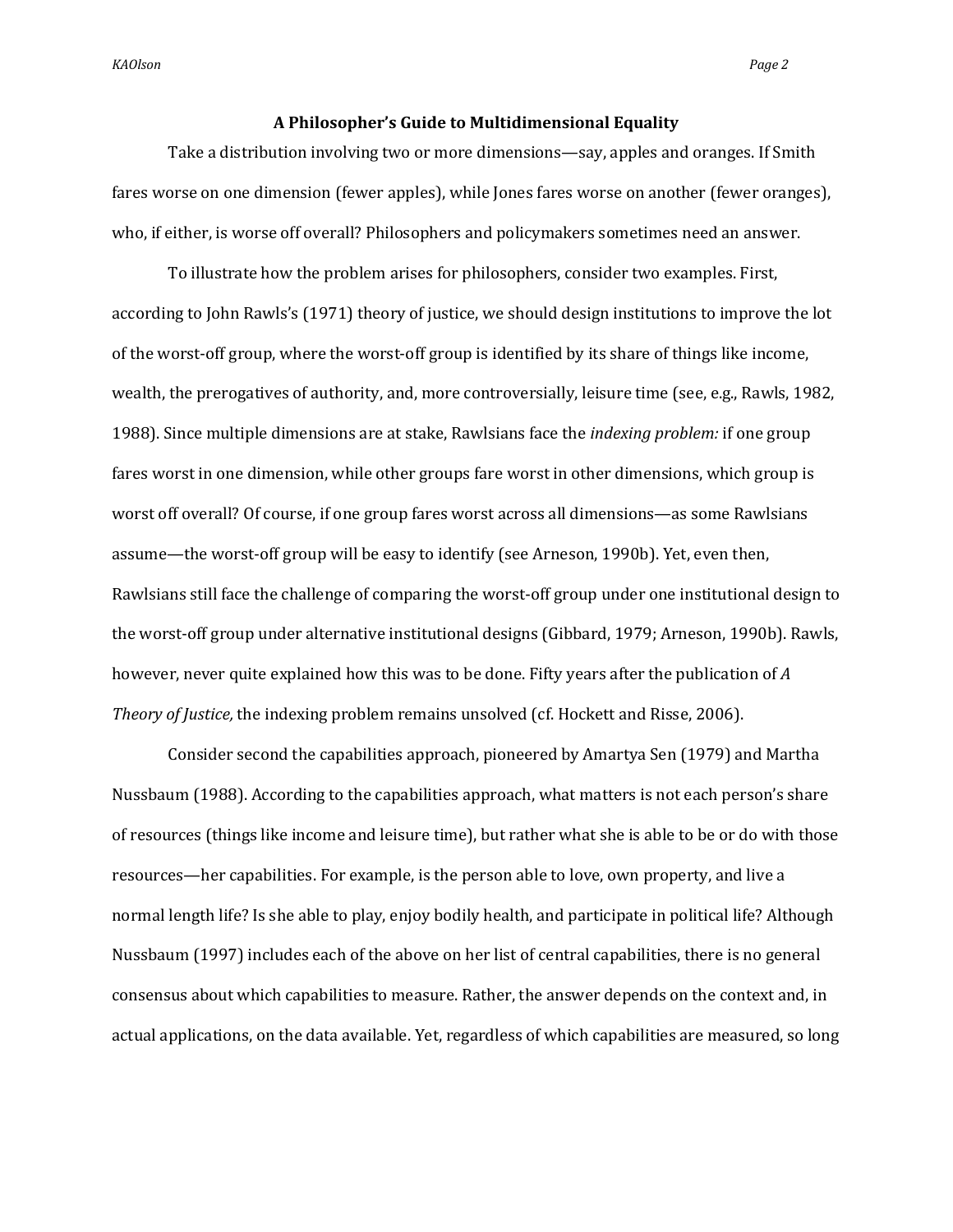as the list includes more than one, capability egalitarians face the *aggregation problem*: how should the various dimensions be weighted? (See, e.g., Robeyns, 2017; Arneson, 1990a).

These questions are not of mere theoretical interest. Policy decisions could depend on the answers. Philosophers and policymakers, then, need some way to compare multidimensional bundles. And, although tempting, deferring to public deliberation is not the solution; rather, deferring to public deliberation merely shifts the problem. What, after all, is the public supposed to be doing when it deliberates? We need a principle that guides deliberation.

At the most general level, there are only two options: Either we use subjective assessments or we do not use subjective assessments. Yet, this way of framing the problem conceals the rich variety of ways in which subjective assessments can be used. In this essay, I examine five approaches that use subjective assessments and consider their strengths and weaknesses. I do not here attempt to solve the problem. Instead, I aim to show that the problem is a philosophical one: the solution depends on how we answer certain normative questions. By identifying what I take to be the central question, I hope to take us one step closer to a solution.

### I. UTILITY

The most straightforward approach to comparing multidimensional bundles is to convert multiple dimensions into one dimension, such as utility. To illustrate, suppose each person reports her subjective utility (roughly, her happiness) with her bundle of resources or capabilities. We then compare her self-reported utility to those of everyone else.

Neither Rawlsians nor capability egalitarians would endorse this approach; utility is the wrong thing to equalize, they would say. Yet, since I am here just attempting to delineate the options, I will set that objection aside. There is, however, a different problem that affects the viability of the approach: namely, the need to compare utility across persons (see, e.g., Dworkin, 1981a; Fleurbaey, 2012). If we simply ask each person to rate, on a scale of 1 to 10, how happy she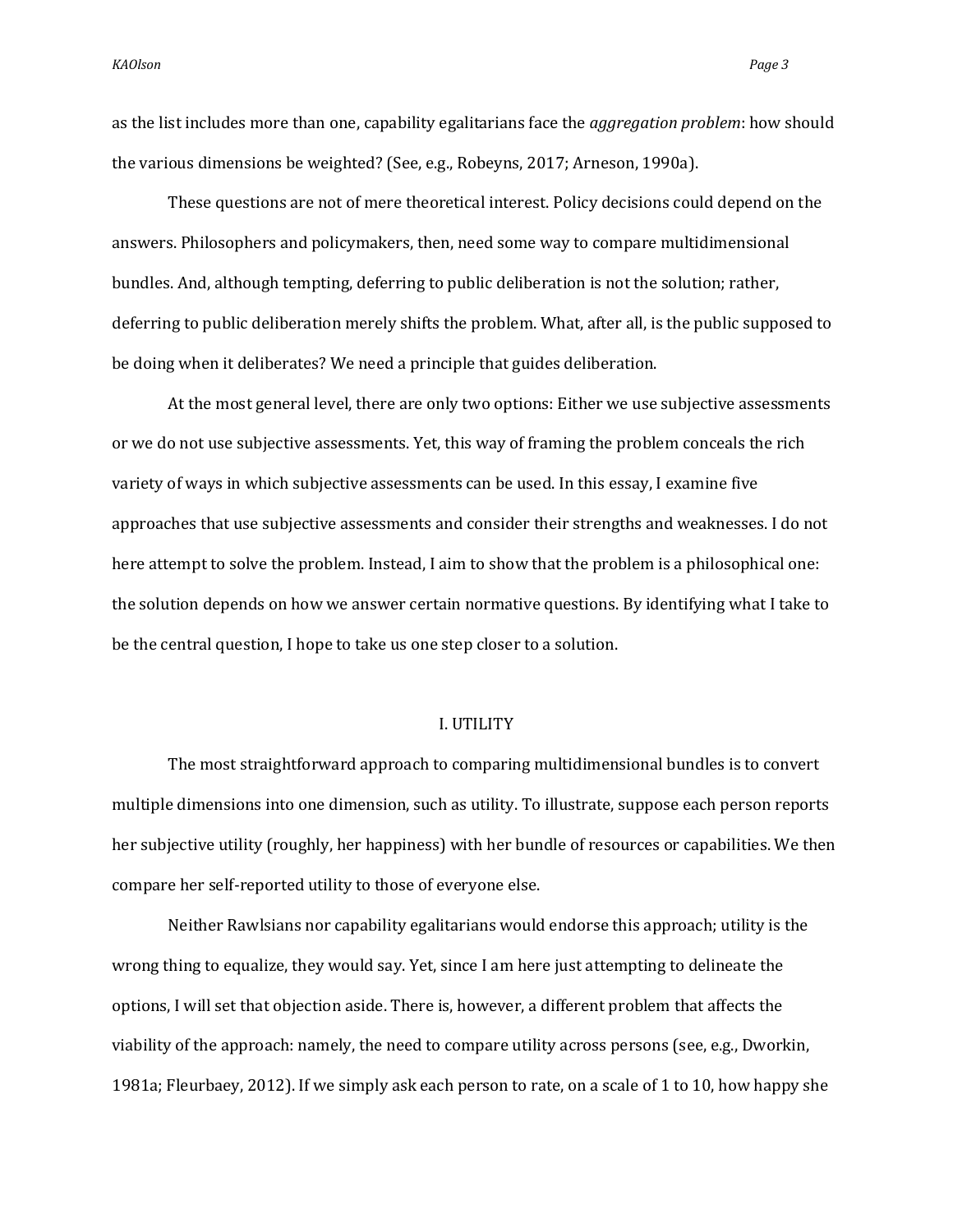would be with a particular bundle of resources or capabilities, then we need to know whether one person's rating of 5 really means the same degree of utility as someone else's rating of 5. If what Smith subjectively reports as 5 is what Jones would report as 7, any comparison of Smith and Jones will be distorted.

To be clear, the claim here is not that interpersonal comparisons of utility are impossible. As Sen (1970) and others have pointed out, we can indeed compare individuals' utility, even if only roughly. And in some circumstances the simplifying assumptions necessary to make such comparisons might be warranted. Nonetheless, in the present context, any such simplifying assumption would be directly question-begging. We are, after all, attempting to measure equality. The need to calibrate utility across persons is thus at the heart of the problem. As a result, unless the calibration problem can be solved, utility comparisons are not a viable solution.

#### II. THE ENVY TEST

The second approach is the envy test (Tinbergen, 1930, 1946; Foley, 1967; Kolm, 1971; Varian, 1975; Dworkin, 1981b; Parr, 2018; Heilmann and Wintein, 2021). Suppose Smith has {one apple, two oranges} while Jones has {two apples, one orange}. If neither prefers the other person's bundle, the envy test is satisfied and there is no inequality. If, on the other hand, Jones prefers Smith's bundle, the envy test is not satisfied and Jones is deemed worse off. More formally, under the envy test, each person compares her well-being with her current bundle to her expected wellbeing with every other person's bundle. These intrapersonal assessments are then converted into interpersonal assessments: If Jones judges that she would be better off if she had Smith's bundle (an intrapersonal assessment), Jones is deemed worse off than Smith (an interpersonal assessment).

One advantage of the envy test is that it allows comparisons of multidimensional bundles without requiring interpersonal comparisons of utility. It thus avoids the calibration problem discussed above. Yet, the envy test faces its own objections. Here I consider two. The first objection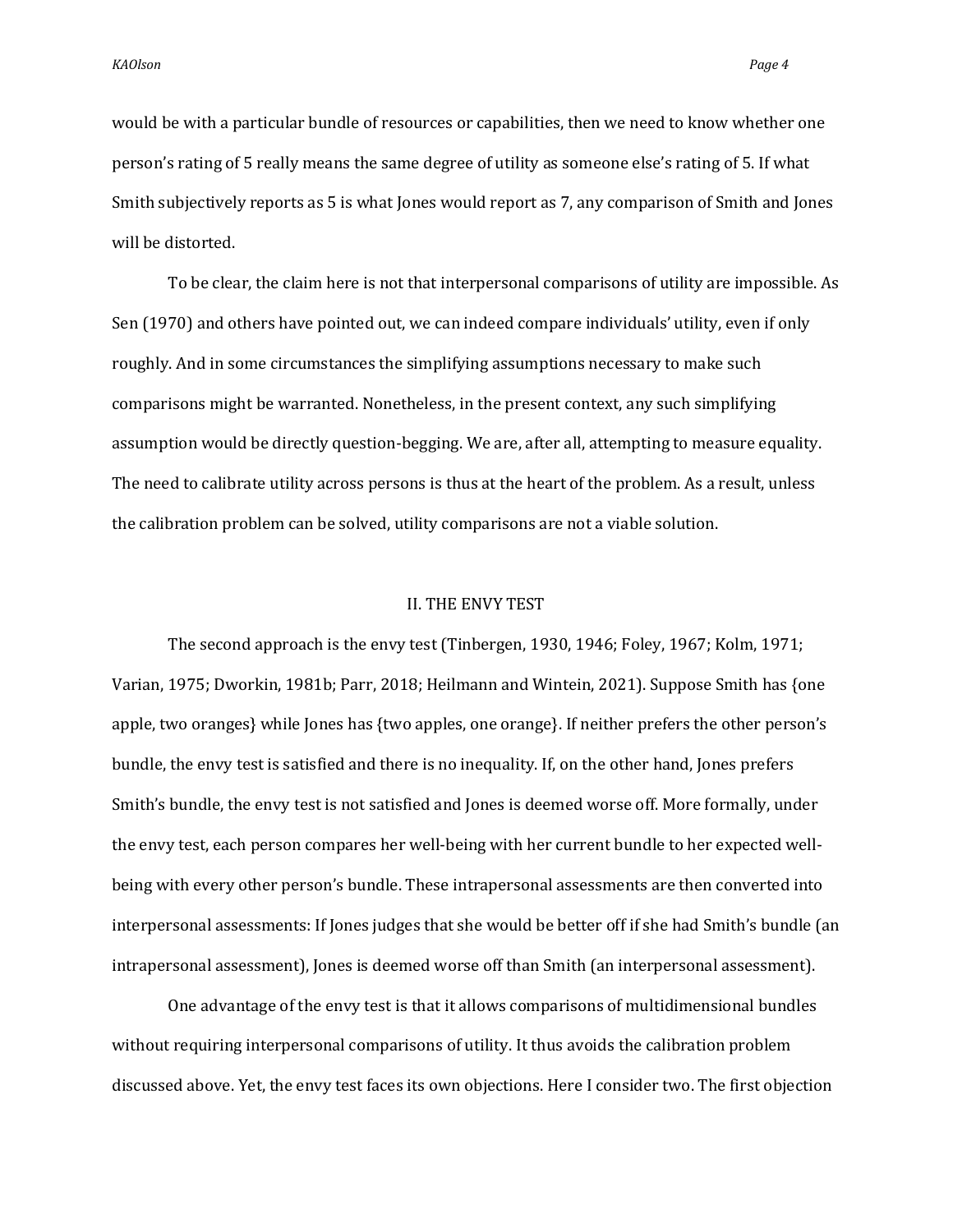is that the envy test does not deliver the desired information. If a distribution is not envy-free, the envy test tells us that the distribution is unequal. Yet, except in very simple scenarios (such as when only one person has envy), the envy test cannot identify the worst-off individual. For example, if Smith prefers Jones's bundle while Jones prefers Smith's bundle, the envy test cannot tell us who is worse off overall. Similarly, if Smith prefers Jones's bundle and Patel prefers Murphy's bundle but neither Smith nor Patel prefers the other's bundle, the envy test cannot identify the worst-off person. Moreover, except again in very simple scenarios, the envy test cannot rank scenarios according to the extent of inequality.

In response to this problem, we could modify the envy test to consider the amount of envy (see, e.g., Chaudhuri, 1986). For example, we might say that if Smith prefers Jones's bundle more than Jones prefers Smith's bundle, then Smith has more envy than Jones. We could then identify the worst-off person as the one with the most envy, and we could rank scenarios according to the extent of envy. Yet how exactly are we to measure the strength of their preferences? At first glance, the task might appear relatively simple. We could ask each person with envy how much of a certain resource added to her bundle would eliminate her envy: the more of that resource she needs to achieve indifference, the greater her envy (see Fleurbaey, 2008). But which resource do we use? If Jones and Smith diverge in how many apples they would trade for one orange, the amount of envy—and hence who is worse off overall—might change depending on whether we use apples or oranges as our metric (see Olson, 2018). I say more about this problem in Part III. For our purpose here, it suffices to point out that we have reintroduced a version of the calibration problem: we are, after all, attempting to measure and compare envy interpersonally.

According to the second objection, to the extent the envy test is used to say that one person is worse off than another, the envy test delivers verdicts at odds with ordinary properties of relations. Consider, for example, the following uncontroversial claim: if A is better all-thingsconsidered than B, then B is not better all-things-considered than A. Yet, since envy can be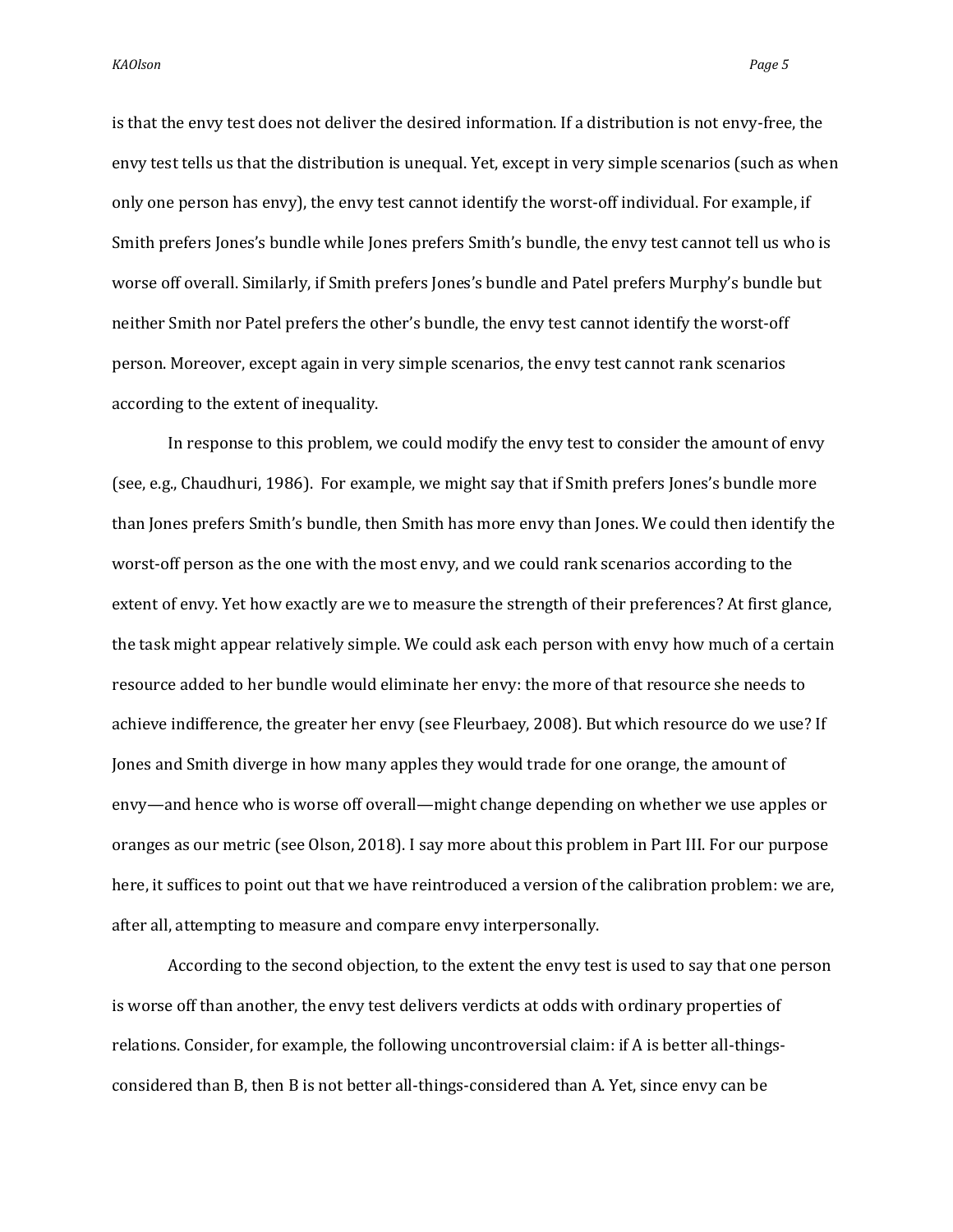mutual—Smith can prefer Jones's bundle while Jones prefers Smith's bundle—the envy test can lead us to conclude that Smith is better off than Jones *and* Jones is better off than Smith, not merely in one respect but overall. Or consider this uncontroversial claim: If A is better than B and B is better than C, then A is better than C. Yet, since envy is not transitive, the envy test also violates this claim. For example, if Smith prefers Jones's bundle, Patel prefers Smith's bundle, but Patel does not prefer Jones's bundle, the envy test would conclude that Jones is better off than Smith and Smith is better off than Patel, but Jones is not better off than Patel. Thus, we can use the envy test to compare multidimensional bundles only if we are willing to abandon ordinary properties of relations.

## III. THE EGALITARIAN EQUIVALENT APPROACH

Consider next the egalitarian equivalent approach (Pazner and Schmeidler, 1978; Fleurbaey, 2008, 2012a, 2012b; Fleurbaey and Blanchet, 2013; cf. Van Parijs, 1993). The envy test, recall, asks each person to compare her bundle to every other person's bundle. The egalitarian equivalent approach, in contrast, asks each person to compare her bundle to a designated reference bundle. To illustrate, suppose Smith has {one apple, two oranges} while Jones has {two apples, one orange}. If each is indifferent between her bundle and the designated reference bundle—say {three oranges}—then there is no inequality between them. In contrast, if Smith prefers his own bundle while Jones prefers the reference bundle, then Jones is deemed worse off: Smith's bundle is better than the reference bundle, while Jones's bundle is worse than the reference bundle. And finally, if both prefer the reference bundle (or if both prefer their own bundle to the reference bundle) the egalitarian equivalent approach asks how much compensation added to (subtracted from) their bundle would make them indifferent between their bundle and the reference bundle. Whoever needs more added (less subtracted) is deemed worse off. More formally, each person compares her well-being with her bundle to her expected well-being with the reference bundle (an intrapersonal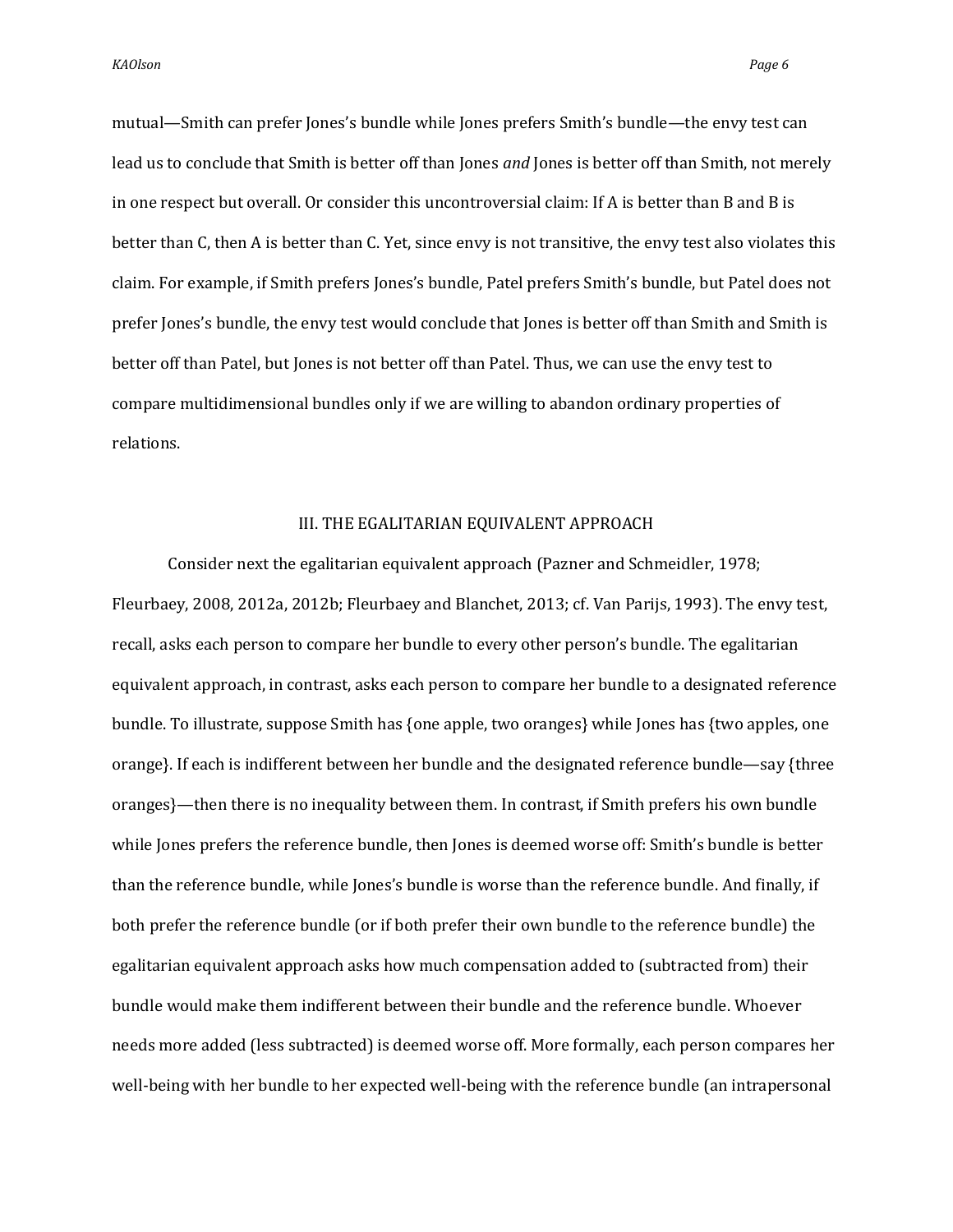assessment); the person who judges her bundle worst relative to the reference bundle is deemed worst off (an interpersonal assessment).

The egalitarian equivalent approach has an advantage over the envy test: namely, unlike the envy test, the egalitarian equivalent approach can identify the worst-off individual and rank scenarios according to the extent of inequality. And moreover, the egalitarian equivalent approach does so without requiring interpersonal comparisons of utility. Yet, the egalitarian equivalent approach achieves this apparent advantage by shifting the controversy to (i) the choice of reference bundle; and (ii) the choice of metric (see Olson, 2020a).

To illustrate the first controversy—the choice of reference bundle—suppose Smith and Jones both have {two apples, one orange}. Yet, whereas Smith is indifferent between apples and oranges, Jones prefers oranges. Specifically, suppose she is indifferent between one orange and two apples. As a result, if the reference bundle is {three oranges}, Smith will be indifferent between his bundle and the reference bundle, whereas Jones will prefer the reference bundle to her bundle. In contrast, if the reference bundle is {three apples}, Smith will again be indifferent between his bundle and the reference bundle, but Jones will prefer her bundle to the reference bundle. Under either reference bundle, Smith and Jones are deemed unequal despite having identical bundles; I say more on that below. Even granting that oddity, what the example just given shows is that *which* of them fares worse depends on which reference bundle is chosen: if the reference bundle is {three oranges}, Jones is worse off; if the reference bundle is {three apples}, Smith is worse off. The upshot is that the egalitarian equivalent approach is viable only if the choice of reference bundle can be justified (see Fleurbaey, 2008).

To illustrate the second controversy—the choice of metric—suppose Smith and Jones each have {two apples, one orange} and, as before, Jones deems one orange equivalent to two apples, while Smith is indifferent between apples and oranges. If the reference bundle is {two apples, two oranges}, both will prefer the reference bundle. Nonetheless, the extent to which each prefers the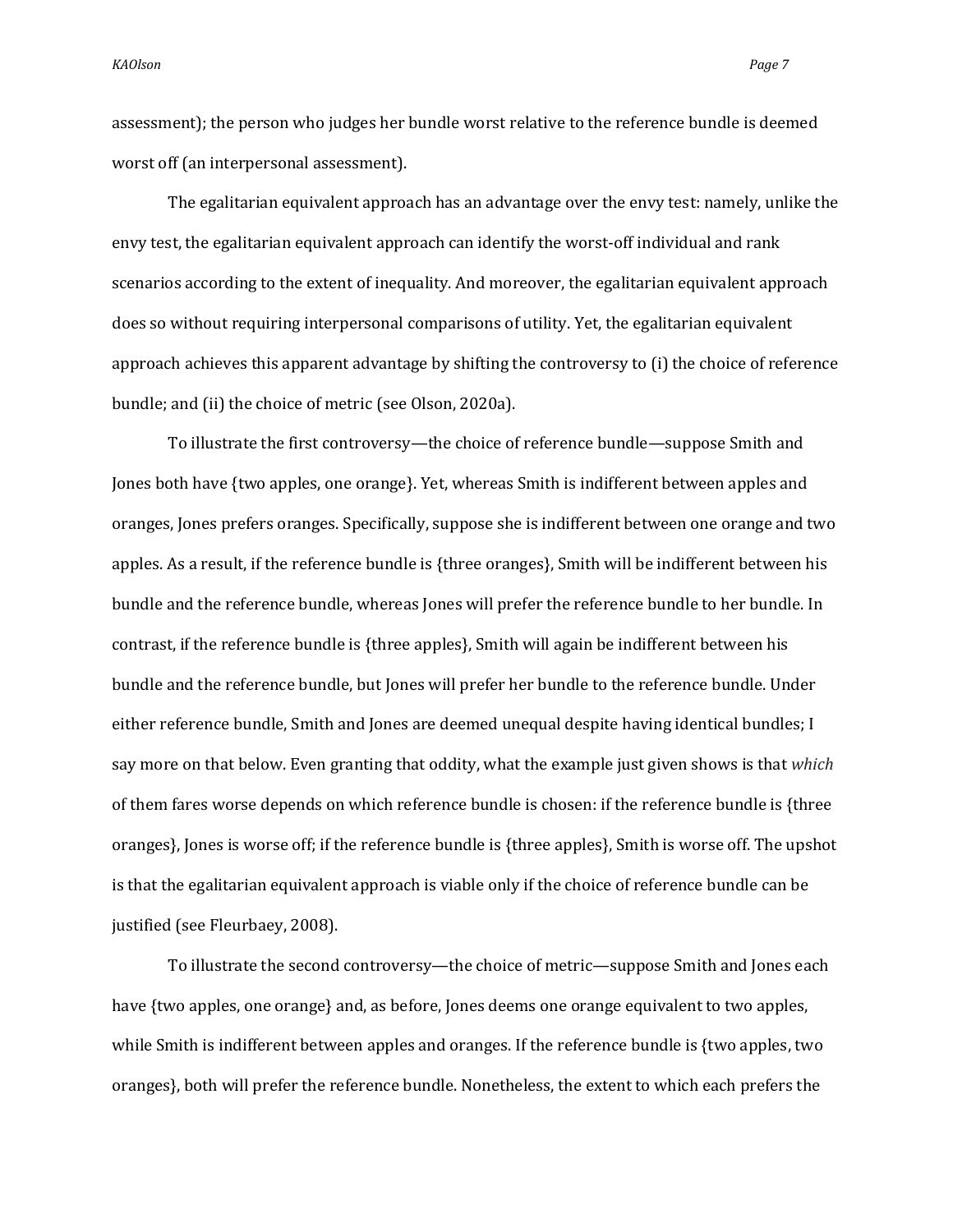reference bundle will depend on the metric used to measure their indifference point. Suppose we ask each: How many *oranges* added to your bundle would make you indifferent between your bundle and the reference bundle? In this scenario, there is no inequality: Smith and Jones both require one additional orange to be indifferent between their bundle and the reference bundle. On the other hand, suppose we ask: How many *apples* added to your bundle would make you indifferent between your bundle and the reference bundle? In this scenario, Jones will be deemed worse off: Jones requires two apples, whereas Smith requires only one apple. As a result, with one metric, there is no inequality; with another metric, there is an inequality.

We might attempt to sidestep the problem above by using money as the metric. Money, after all, can be used to buy both apples and oranges, and it is neutral between them (even though more money might be required for one than for the other). Indeed, we might be tempted to assign each bundle a dollar value and forgo the egalitarian equivalent approach altogether. Yet, in many of the distributions of interest to philosophers and policymakers, some resources or capabilities cannot be bought or sold. As a result, the choice of money as a metric still requires justification. Consider, for example, bundles of money and health: If Smith is rich but in poor health, while Jones is poor but in good health, who is worse off overall? If Smith and Jones value money and health differently—i.e., if they would make different tradeoffs between them—then the choice of money as the metric to measure indifference can affect not only whether there is an inequality but also who is disadvantaged and by how much. Of course, we cannot (directly) redistribute health, whereas we can directly redistribute money. But keep in mind that we are here just asking each person a hypothetical question: how much money added to your bundle would make you indifferent between your bundle and the reference bundle? No actual redistribution takes place. As a result, proponents of the egalitarian equivalent approach cannot justify money as the metric by pointing to the fact that money can be more readily redistributed.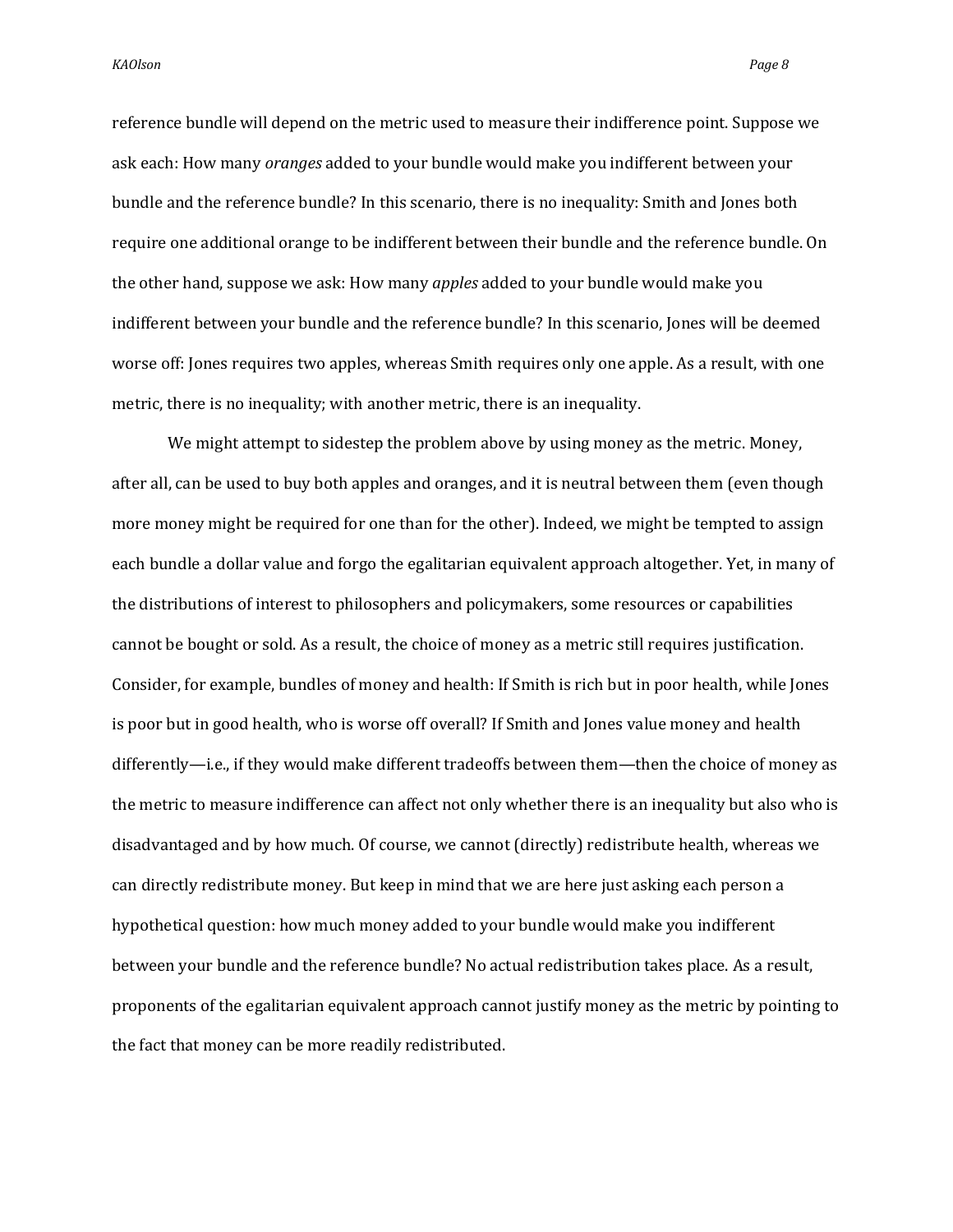Moreover, even if proponents of the egalitarian equivalent approach could justify their choice of reference bundle and their choice of metric, there is another objection. Namely, the egalitarian equivalent approach will sometimes deliver verdicts at odds with our ordinary judgments. Consider first the ordinary judgment that if two people have identical bundles, there is no inequality between them. Yet, as we saw above, the egalitarian equivalent approach will sometimes report an inequality. Consider second a distribution in which one person's bundle is worse in at least one respect and better in no respect than another person's bundle. Suppose, for example, that Jones has {one apple, two oranges}, while Smith has {two apples, two oranges}. Comparisons of such bundles are commonly assumed to be easy: Smith is better off than Jones (see., e.g., Wolff and de-Shalit, 2007). Yet, the egalitarian equivalent approach will sometimes deliver the opposite verdict. To illustrate, if, in the scenario above, the reference bundle is {four apples}, Smith (who values apples and oranges equally) will be indifferent between his bundle of {two apples, two oranges} and the reference bundle while Jones (who values one orange as equivalent to two apples) will prefer her bundle of {one apple, two oranges} to the reference bundle. As a result, under the egalitarian equivalent approach, Jones could be deemed better off, despite having an inferior bundle.

Proponents of the utility approach face a similar objection: Jones's utility with {one apple, two oranges} might be greater than Smith's utility with {two apples, two oranges}. Yet, this fact will not embarrass proponents of the utility approach. After all, the point of their approach is to compare utilities and not resources or capabilities. Proponents of the egalitarian equivalent approach, then, might attempt a similar response. They could, for example, point out that our ordinary judgments fail to consider how well the bundle fits the person's conception of the good (Fleurbaey, 2012a; Fleurbaey and Blanchet, 2013; see also Brun and Tungodden, 2004). Fleurbaey (2012a) illustrates as follows: imagine a banker who considers his job a miserable fit; he would prefer to be an artist. Compare him to a less well-paid banker who considers banking her dream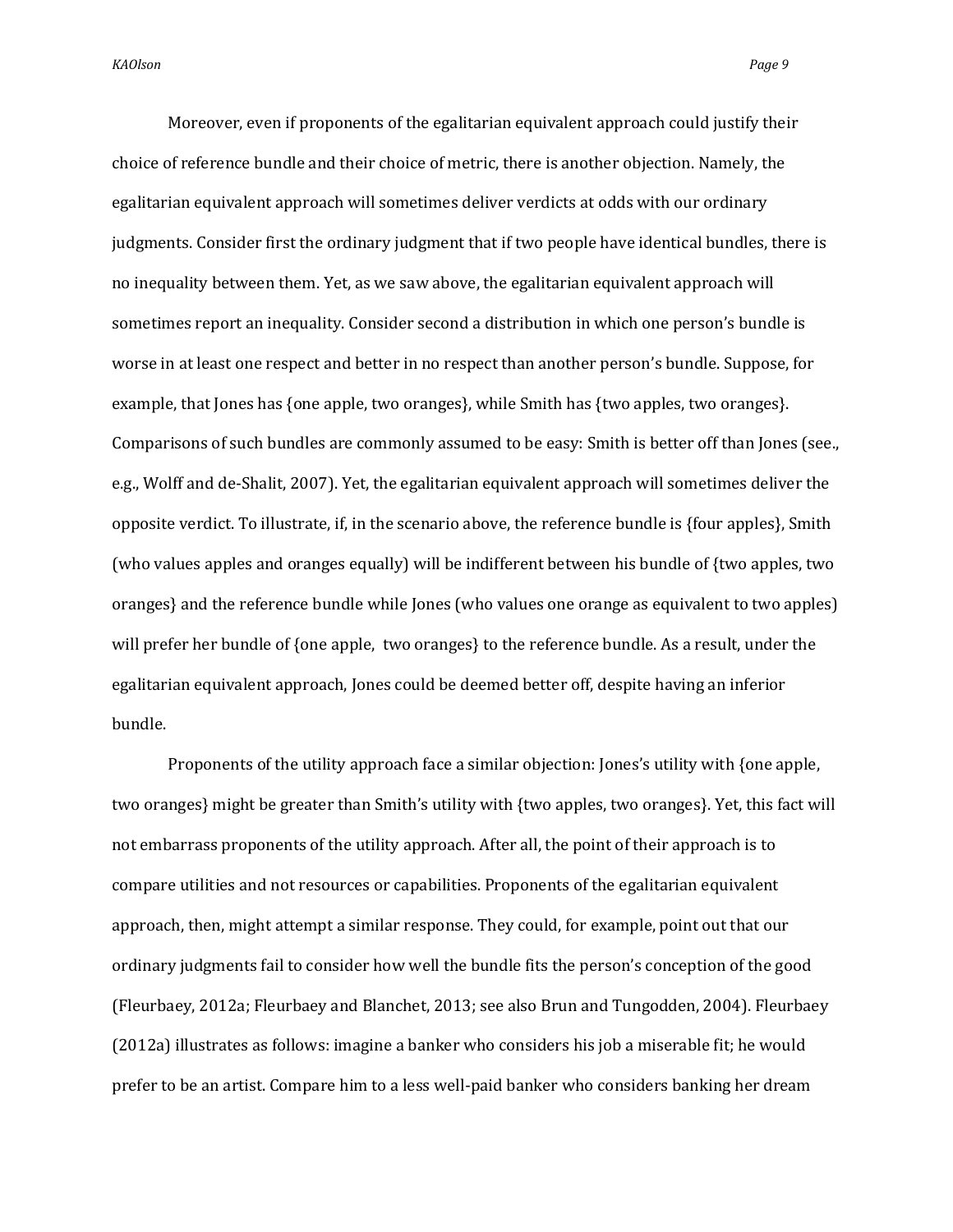job; no other profession would suit her better. Once the difference in fit is taken into account, the less well-paid banker might indeed be better off than the better-paid banker.

Yet, it is hard to see how this explanation could salvage the egalitarian equivalent approach. To the contrary, if we reject our ordinary judgments (e.g., that the person with the inferior bundle is worse off) because these judgments fail to consider fit, it seems as though we must reject the egalitarian equivalent approach for the same reason. After all, if the reference bundle is a better fit for Smith than for Jones, Jones might be worse off than Smith even if they both receive the reference bundle (or a bundle they deem equivalent to the reference bundle). Proponents of the egalitarian equivalent approach, then, must either provide a different reason for rejecting the judgment that a person with an inferior bundle is worse off or else explain why the egalitarian equivalent approach is not vulnerable to a similar objection. Much, then, hinges on how they defend their chosen reference bundle and chosen metric.

### IV. UNDOMINATED DIVERSITY

The fourth approach—undominated diversity—appeals to unanimous preferences (Van Parijs, 1995; cf Sen, 1992). If *everyone* in the distributive scheme prefers Smith's bundle to Jones's bundle, Jones is deemed worse off than Smith. On the other hand, if at least one person prefers Jones's bundle or is indifferent between the two bundles, then there is no inequality (or, more modestly, the bundles are incommensurable).

In one respect, undominated diversity bears a close relationship to the envy test: any distribution that satisfies the envy test satisfies undominated diversity. Nonetheless, undominated diversity diverges in two important ways. First, some distributions satisfy undominated diversity but not the envy test; thus, undominated diversity is a weaker requirement. To illustrate, consider a three-person distributive scenario in which Smith and Jones both prefer Smith's bundle but Patel prefers Jones's bundle. Although Smith's bundle is not unanimously preferred (satisfying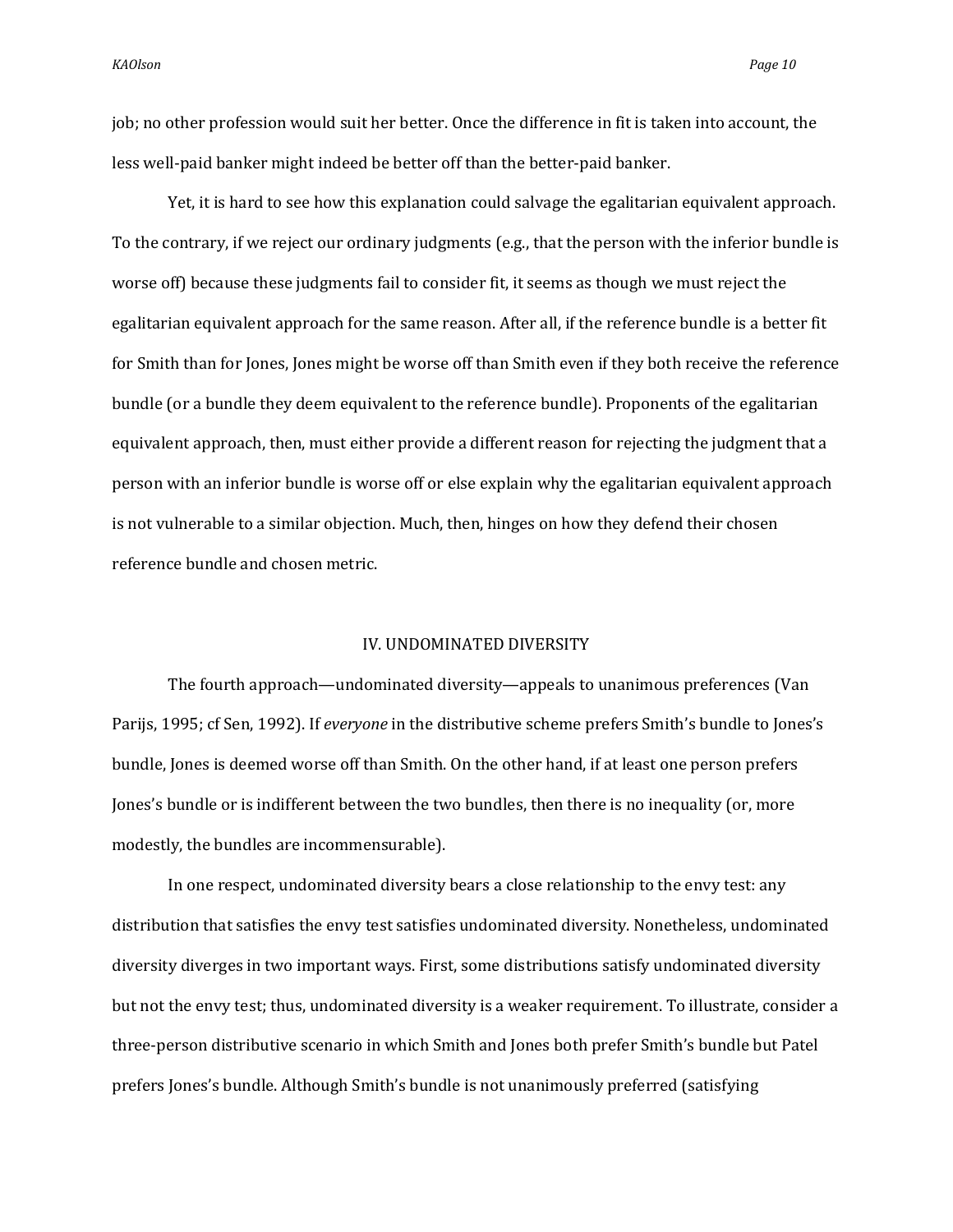undominated diversity), Jones nonetheless has envy (failing the envy test). Second, even when the envy test and undominated diversity reach the same verdict, they take different paths. Undominated diversity appeals to everyone's preferences; no special weight is given to the preferences of the person assigned the bundle. The envy test, in contrast, caters to the preferences of the person assigned the bundle.

Of the approaches considered thus far, undominated diversity has several advantages. First, unlike the utility approach, undominated diversity avoids interpersonal comparisons of utility. Second, unlike the envy test, undominated diversity respects ordinary properties of relations. Third, unlike the egalitarian equivalent approach, undominated diversity respects our ordinary judgments about inferior bundles.

Of course, whether the last point counts as an advantage depends on the normative importance of fit. Indeed, if fit is taken into consideration, the plausibility of the undominated diversity approach falters. To illustrate, even if everyone prefers bundle X to bundle Y, it might be the case that Jones ranks bundles X and Y first and second (out of, say, 100 bundles), while Smith ranks bundles X and Y second to last and last. As a result, the unanimously dispreferred bundle might be a better fit for Jones than the unanimously preferred bundle is for Smith: Jones, after all, receives the bundle she ranks second, while Smith receives the bundle he ranks 99th.

Here I want to consider two (other) objections to undominated diversity. First, except in very simple cases, undominated diversity—like the envy test—cannot identify the worst-off person. For example, if everyone prefers bundle A to bundle B and bundle C to bundle D, then we can say that the persons with bundle B and bundle D are worse off than the persons with bundle A and bundle C, respectively. Nonetheless, if there are no unanimous preference rankings of bundle B and bundle D, we cannot say who—the person with bundle B or the person with bundle D—is worst off overall. Similarly, undominated diversity does not allow us to rank scenarios according to the extent of inequality. We cannot, for example, simply conclude that the more instances of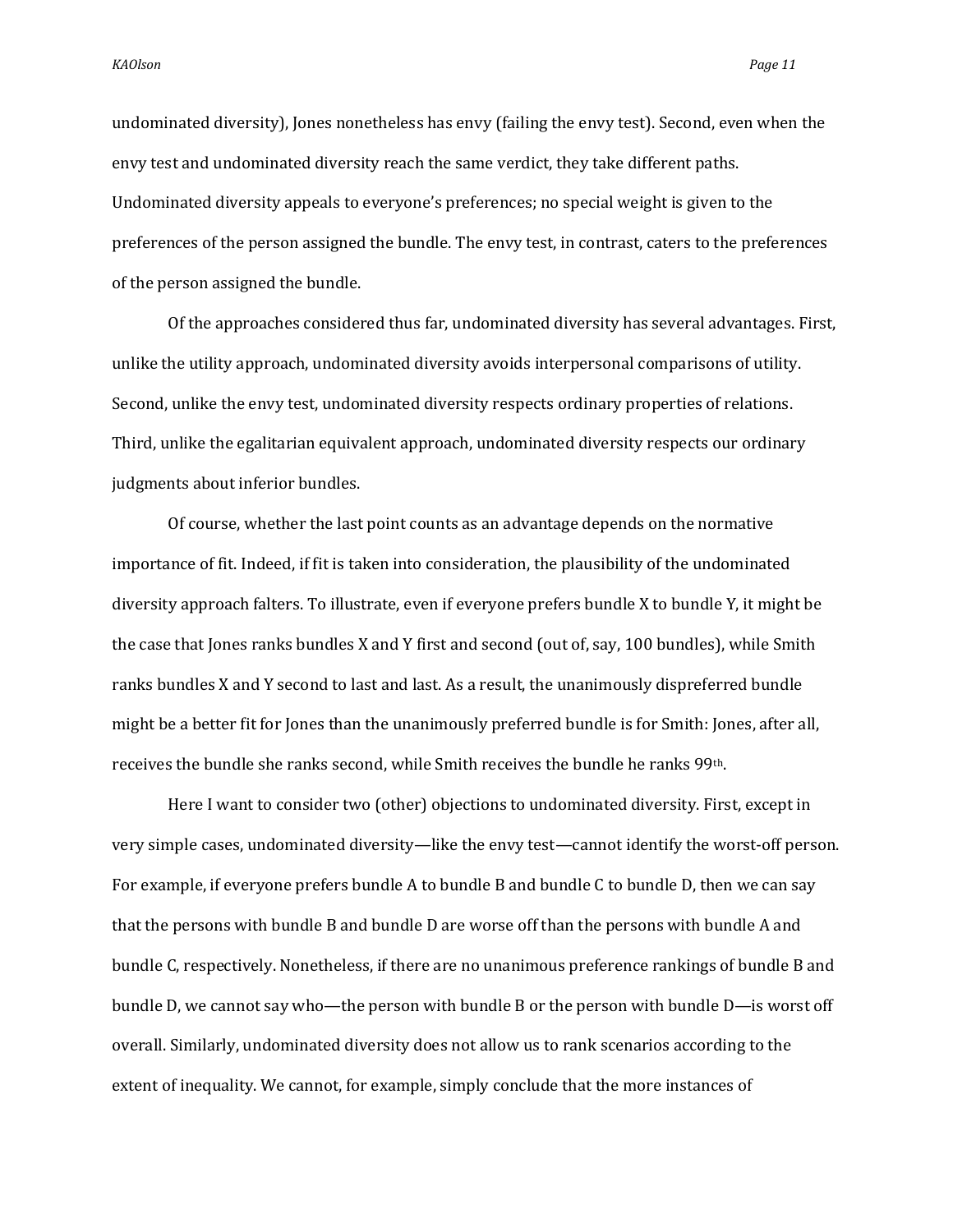unanimously dispreferred bundles, the greater the inequality. After all, a distribution in which one person has \$100 dollars while everyone else has \$99 will generate the same number of unanimously dispreferred bundles as a distribution in which one person has \$100 dollars and everyone else has \$1.

Of course, we could supplement undominated diversity by asking how much compensation added to a bundle would change the marginal person's preferences such that the bundle is no longer unanimously dispreferred: the greater the compensation required, the greater the inequality. Any such modification, however, requires a metric: we must decide which resource e.g., apples, oranges, money, or health—to use to measure the marginal person's indifference point. Yet, as we saw in Part III, if people make different tradeoffs between these resources, the choice of metric can affect the extent of inequality. As a result, the choice of metric would again require justification.

According to the second objection, undominated diversity is too weak (or too incomplete). Consider, for example, a bundle that is dispreferred by all but one of 100 people. Intuitively, such a bundle is inferior. Yet, proponents of undominated diversity cannot say so. In response to this objection, a proponent of undominated diversity could simply bite the bullet and insist that there is no inequality (or, at least, insist that the bundles are incommensurable). Second, she could attempt to rule out outlier preferences (see, e.g., Van Parijs, 1995; Arneson, 1990a). Of course, any such culling of preferences would need to be justified.

Third, she could relax the unanimity requirement. To be sure, we cannot say that bundle X is better than bundle Y whenever a simple majority prefers bundle X, on pain of cycles (Van Parijs, 1995). To illustrate, if Smith prefers X to Y to Z, Jones prefers Y to Z to X, and Patel prefers Z to X to Y, then a majority prefers X to Y, a different majority prefers Y to Z, and yet another majority prefers Z to X. As a result, the person with bundle X is better off than the person with bundle Y and, by transitivity, the person with bundle Y is better off than the person with bundle X, in violation of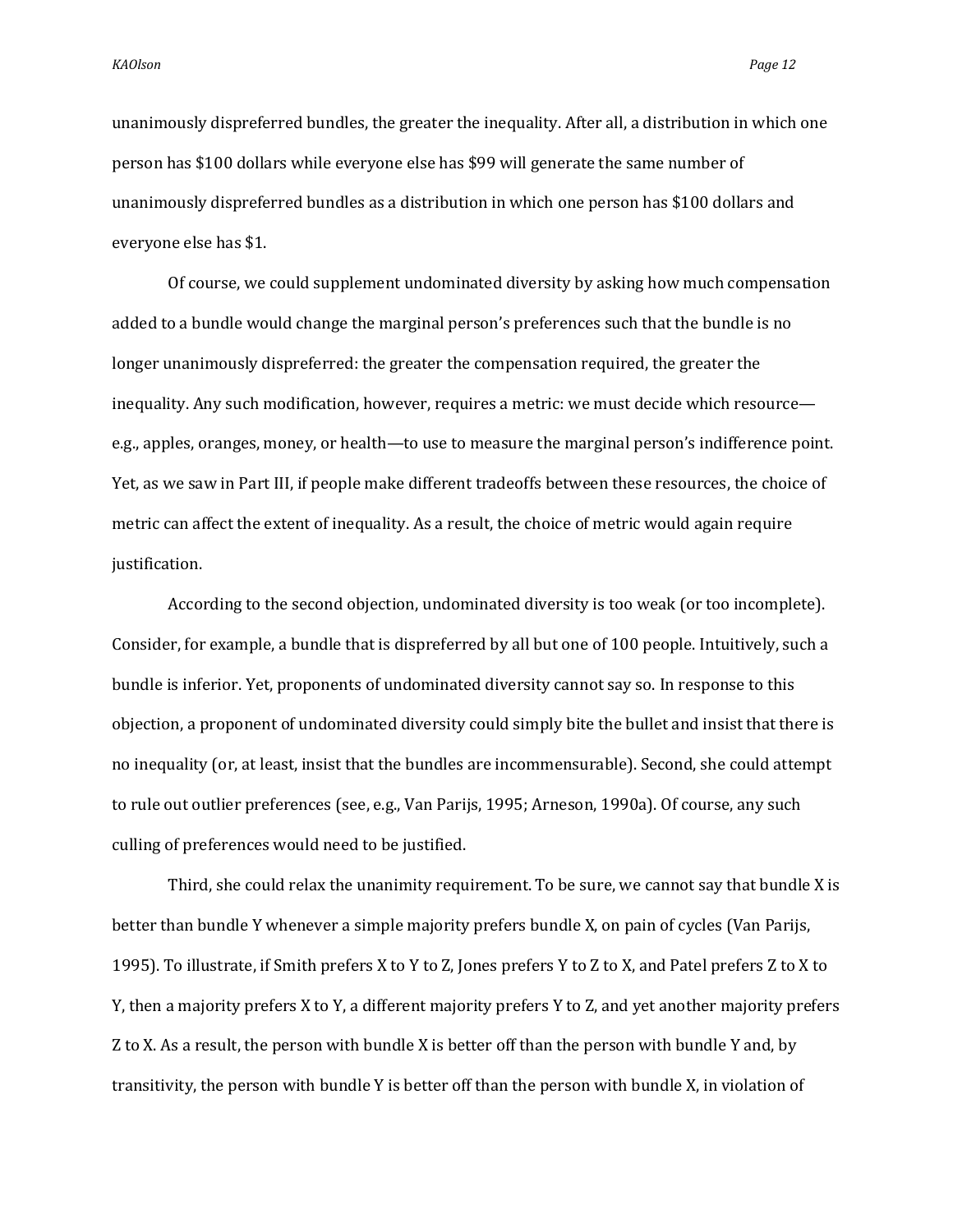ordinary properties of relations. Nonetheless, we could replace the unanimity requirement with, say, a near unanimity requirement. Iturbe-Ormaetxe and Nieto (1996) and Fleurbaey (2008) consider related proposals. These proposals, however, forfeit the appeal of unanimity.

In Part V, I introduce another way to make undominated diversity more demanding, while still appealing to everyone's preferences.

## V. THE SOLIDARITY TEST

Instead of asking whether any bundle is unanimously dispreferred, the solidarity test asks: Is an envy-free distribution of these bundles compatible with everyone's preferences? (Olson, 2018, 2020a, 2020b). The solidarity test bears an obvious relationship to the envy test: whenever the envy test is satisfied, the solidarity test is also satisfied. Yet, unlike the envy test, the solidarity test does not ask whether an envy-free distribution is *realized.* To illustrate, if Smith prefers {two apples, one orange} while Jones prefers {one apple, two oranges}, then an envy-free distribution of these bundles is compatible with everyone's preferences. The solidarity test is thus satisfied—and, moreover, it is satisfied even if Smith and Jones receive their dispreferred bundles. Thus, the solidarity test can be satisfied even when the envy test is not satisfied. If, on the other hand, Smith and Jones both strictly prefer {two apples, one orange}, an envy-free distribution of these bundles is incompatible with everyone's preferences and thus neither the envy test nor the solidarity test is satisfied.

The solidarity test has several advantages over the earlier approaches. First, unlike the utility approach, the solidarity test does not require interpersonal comparisons of utility. Second, as I explain below, unlike the envy test, the solidarity test will not deliver verdicts at odds with ordinary properties of relations. Third, unlike the egalitarian equivalent approach, the solidarity test will not deliver verdicts at odds with our judgments of inferior bundles. (Of course, whether this counts in favor of the solidarity test depends on the normative importance of fit.) And fourth, like undominated diversity, the solidarity test appeals to everyone's preferences. Yet, since the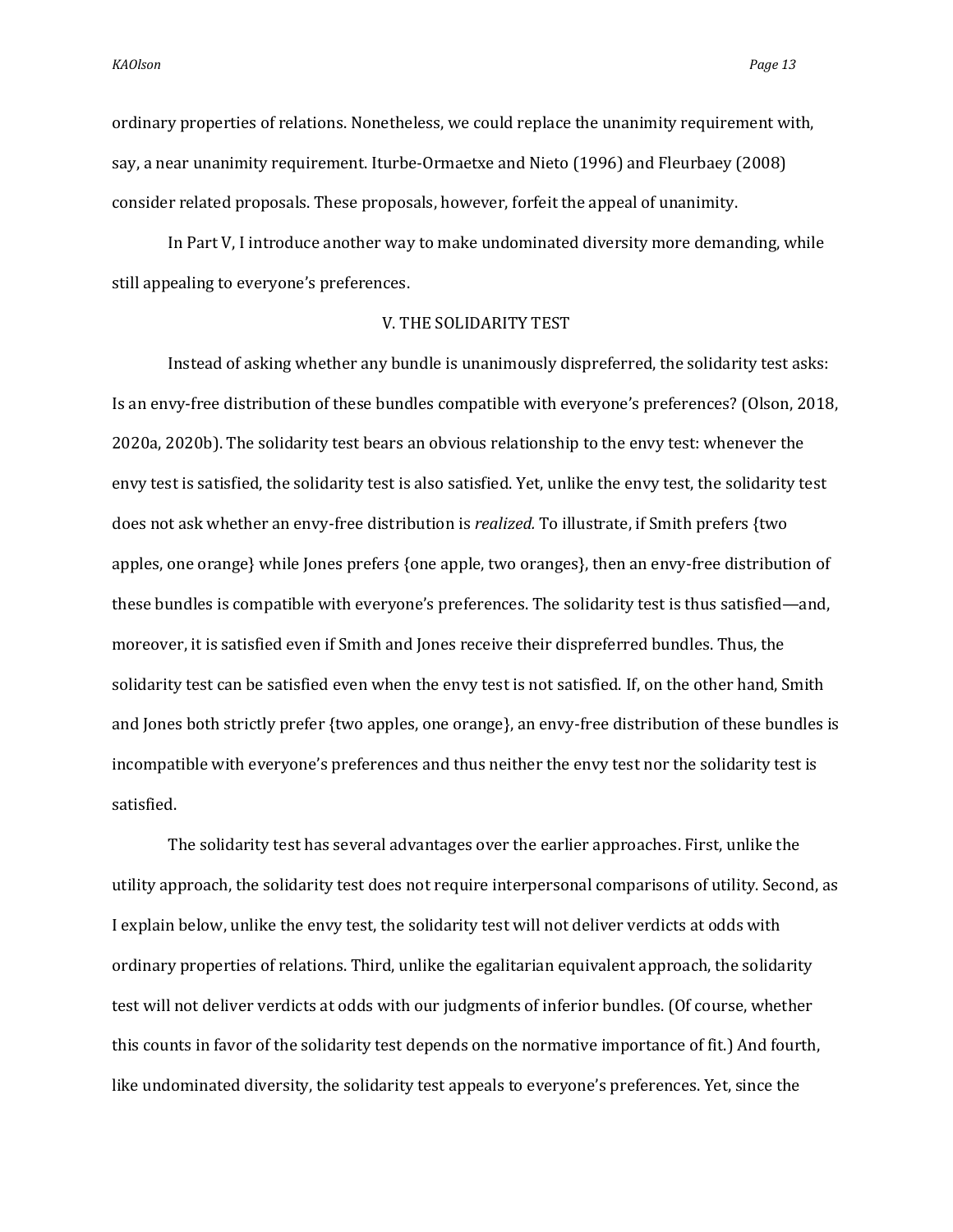$\overline{\phantom{0}}$ 

solidarity test is more demanding than undominated diversity, it is less vulnerable to the weakness objection.<sup>1</sup>

Nonetheless, the solidarity test is also vulnerable to objections. Here I consider two. The first is a familiar one. Except in very simple scenarios, the solidarity test cannot identify the worstoff person or rank scenarios according to the extent of inequality. And any attempt to modify the solidarity test such that it could deliver these results would require a metric and hence would be vulnerable to the problems discussed in Part III. My tentative conclusion in this essay is that egalitarians who take a subjective assessment approach to multidimensional comparisons might be out of luck: absent a solution to the calibration problem, subjective assessment approaches cannot identify the worst-off person or rank distributions according to the extent of inequality.

Even so, philosophers and policymakers presumably still want a test that tells us when (and why) a distribution is equal. That, however, takes us to the second objection. According to the second objection, the solidarity test does not in fact deliver any recognizable equality. To illustrate the problem, consider a two-person distribution in which Jones prefers Smith's bundle. According to the solidarity test, if Smith prefers Jones's bundle, there is no inequality. But—and here is the objection—why does it matter if Smith prefers Jones's bundle if Jones does not? (cf Segall, 2021). After all, what matters to Jones, presumably, is whether she receives a bundle she prefers. If she cannot trade bundles, it does her no good to receive a bundle Smith prefers. Why, then, does Smith's preference for Jones's bundle make an otherwise unequal distribution equal as the solidarity test insists? The viability of the solidarity test depends on an answer.

In response to this objection, a proponent of the solidarity test might explain that the various approaches track different equalities. To illustrate the equality that the solidarity test

<sup>&</sup>lt;sup>1</sup> The solidarity test is also more demanding than the requirement that every bundle is such that someone ranks it first (see Van Parijs, 1995: 87). That requirement—insofar as it permits ties—would be satisfied by a scenario in which one person is indifferent among all bundles, but everyone else strictly prefers the same bundle. These bundles are incompatible with an envy-free distribution and thus would not satisfy the solidarity test.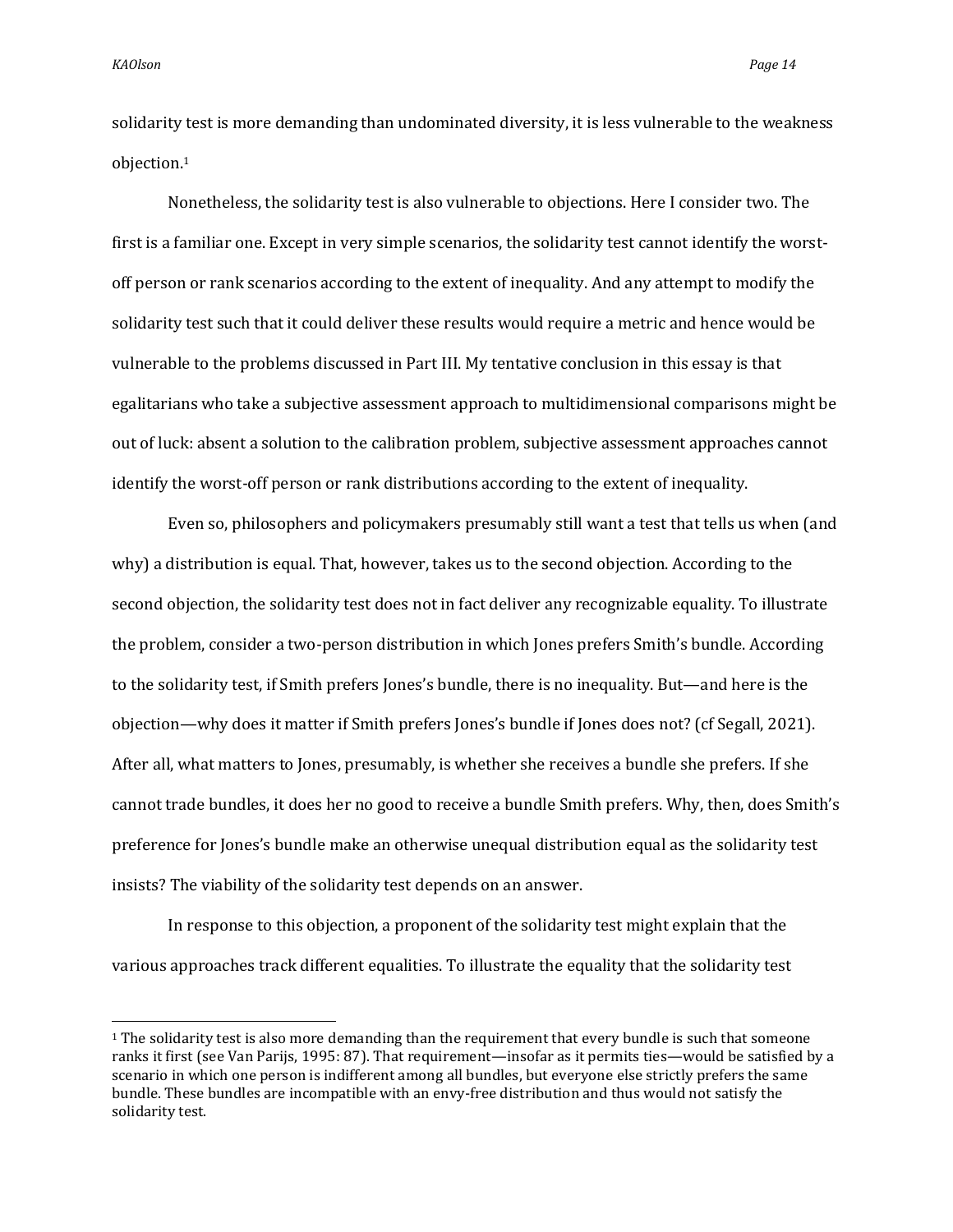$\overline{\phantom{0}}$ 

tracks, consider two scenarios. In the first scenario, Jones receives a bundle *she* would not choose but someone else in the distributive community would choose. In the second scenario, Jones receives a bundle *no one* (including herself) would choose. The second scenario strikes some as normatively objectionable in a way that the first scenario is not. But what exactly is the difference? The difference cannot be about Jones's utility, her bundle, or her bundle's fit with her preferences. After all, we can hold those constant between the two scenarios. According to proponents of the solidarity test, the difference instead concerns Jones's standing in her community. When the bundles are incompatible with an envy-free distribution—and when this could have been avoided by a different allocation of resources or capabilities to bundles—the recipients of the bundles do not stand as equals. In response to the question above—why does it matter if Smith prefers Jones's bundle if Jones does not?—the answer is that, in virtue of Smith's preference, Smith and Jones stand as equals, and that is the equality the solidarity test tracks. 2

We can now see why the solidarity test, unlike the envy test, does not deliver judgments at odds with ordinary properties of relations. The reason is straightforward: the solidarity test does tell us who, if either, is better off. The solidarity test instead tells us whether Smith and Jones stand as equals. And thus, the solidarity test will never (as the envy test sometimes might) say that Smith is better off than Jones, *and* Jones is better off than Smith.

The five approaches discussed above do not exhaust the realm of possibilities and, for each of the approaches, more would need to be said to make the approach plausible. Nonetheless, we can now identify the crucial normative question behind any attempt to compare multidimensional bundles: namely, what exactly should be equalized? To be clear, I am not here referring to the equality of what debate, which asks whether we should equalize resources, capabilities, welfare, or

<sup>2</sup> Of course, there might be other reasons why Smith and Jones do not stand as equals. If, for example, women are given their dispreferred bundle while men are given their preferred bundle, women and men do not stand as equals even if their bundles are compatible with an envy-free distribution. The solidarity test only addresses one of many considerations relevant to equal standing. Nonetheless, the solidarity test tracks one important consideration at issue in the comparison of multidimensional bundles.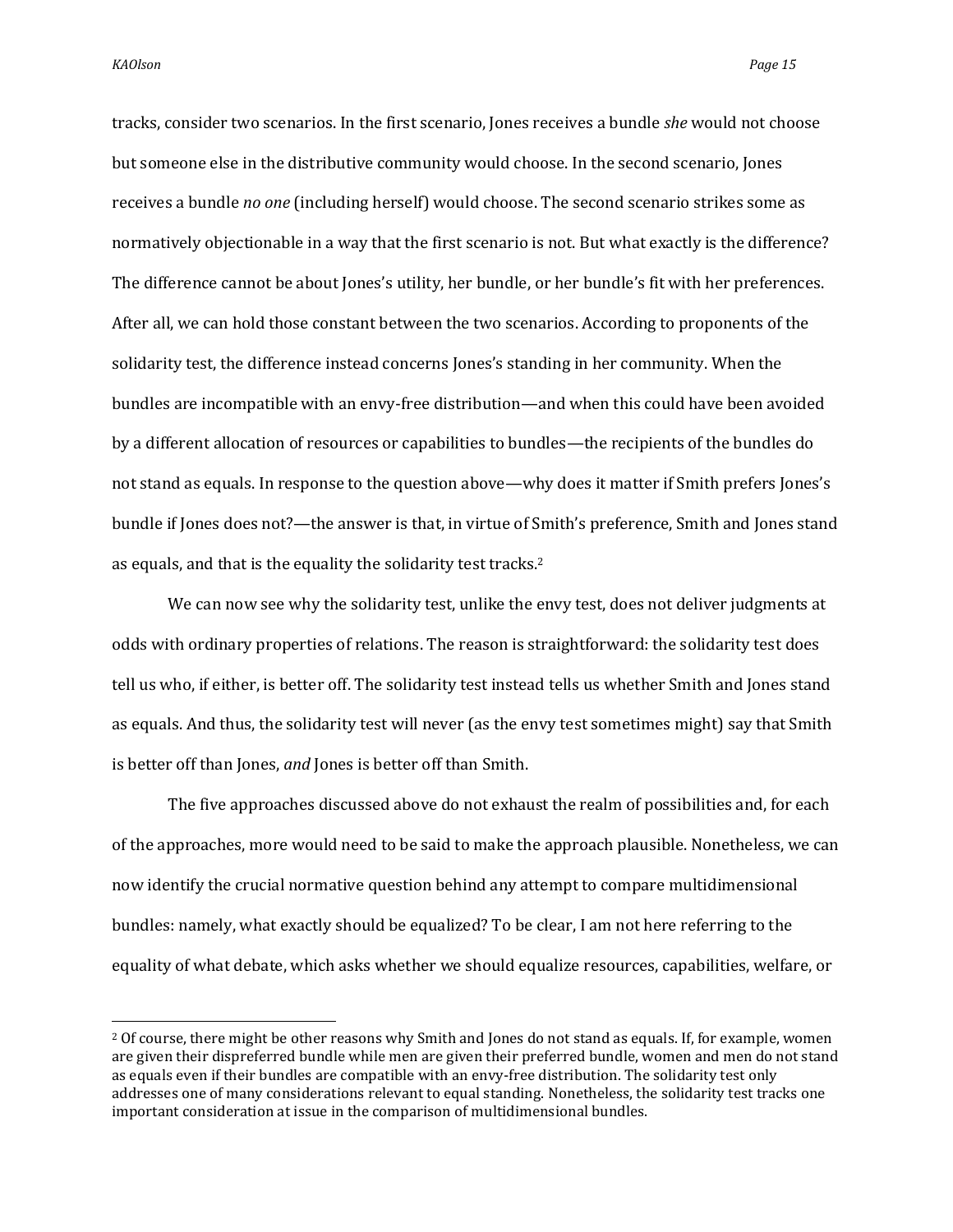some combination of these (see, e.g., Sen, 1979; Dworkin, 1981a, 1981b; Cohen, 1989). Nor am I referring to the point of equality debate, which asks whether the fundamental egalitarian concern should be about the distribution of something, as distributive egalitarians claim, or about interpersonal relations, as relational egalitarians claim (see, e.g., Anderson 1999, 2010; Scheffler, 2003, 2005). Rather, my claim here is that, even if we decide that something—say, resources or capabilities—should be distributed equally (thereby taking a position with respect to the two debates above), there is still a further question that arises when we consider multidimensional equality: namely, should we equalize the bundles, the extent to which each person's bundle fits her preferences, each person's standing in the community, or something else altogether?

Although I cannot argue for it here, my suspicion is that the three debates are, in fact, intertwined. To illustrate the rough idea: if a distributive egalitarian faced with the question of how to compare multidimensional bundles decides to use the solidarity test, the gap between relational and distributive egalitarians might be rather narrow. Indeed, when faced with the task of comparing multidimensional bundles, an erstwhile distributive egalitarian might decide that she is ultimately concerned with equal standing, and thus with interpersonal relations. That is, when the distributive egalitarian considers multidimensional equality, she might discover that she is in fact a relational egalitarian. If this is right, then a solution to the problem of multidimensional equality might shed light on the point of equality debate. Similarly, as Arneson (1990a, 1990b) and others have pointed out, certain answers to the what is equality debate—e.g., resource egalitarianism become less plausible when multidimensional equality is at stake.

## CONCLUSION

Philosophers and policymakers sometimes need to compare multidimensional bundles. This essay does not solve that problem. Nonetheless, it does—I hope—take us one step closer to a solution. My main claim here is that the multidimensional problem cannot be solved by technical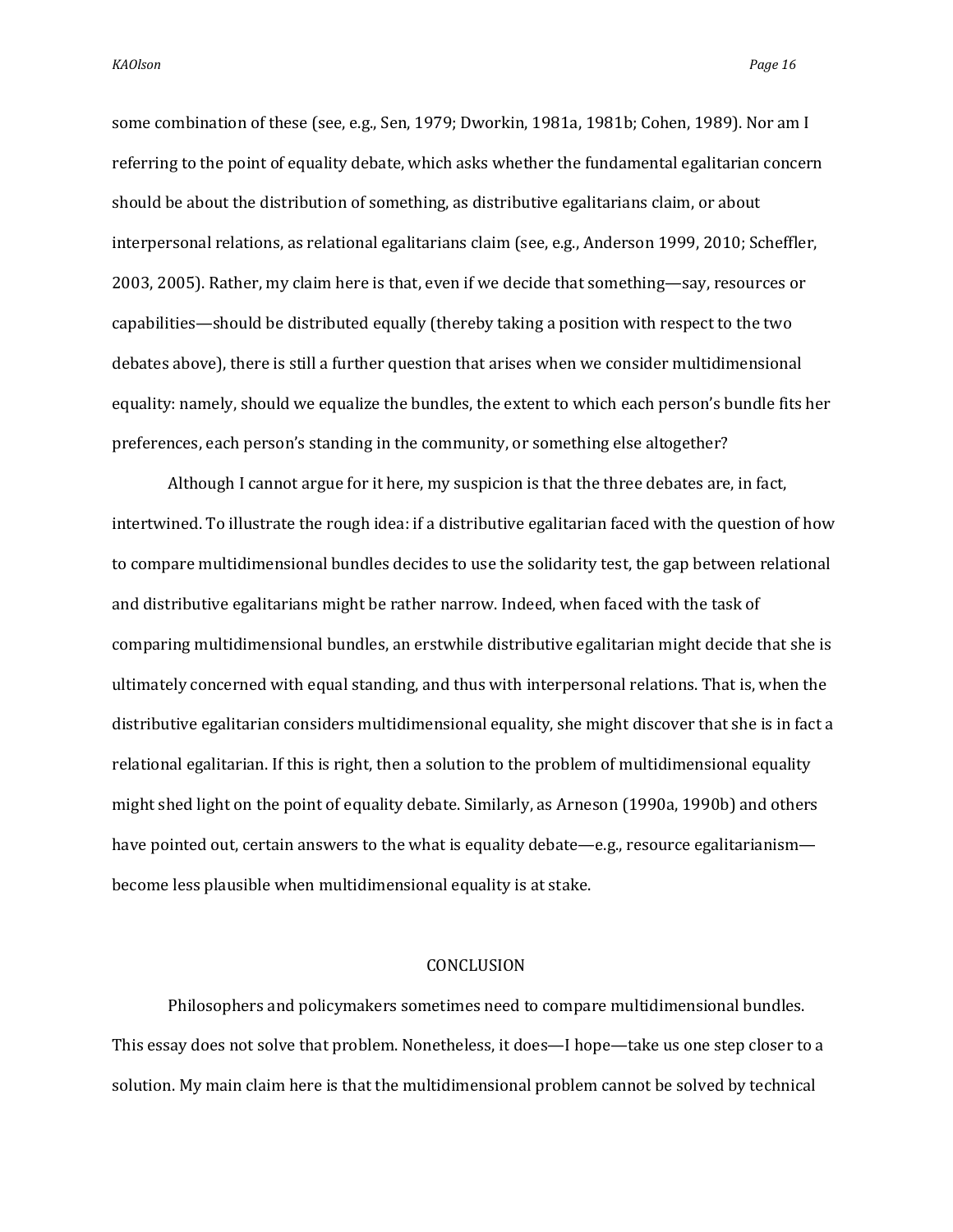quesionQuestion advances alone. Rather, the question that ultimately must be answered is normative: what exactly should we equalize? Philosophers, then, have much to contribute to the debate, and the payoff could be considerable: policy decisions and other egalitarian debates might depend on the answer.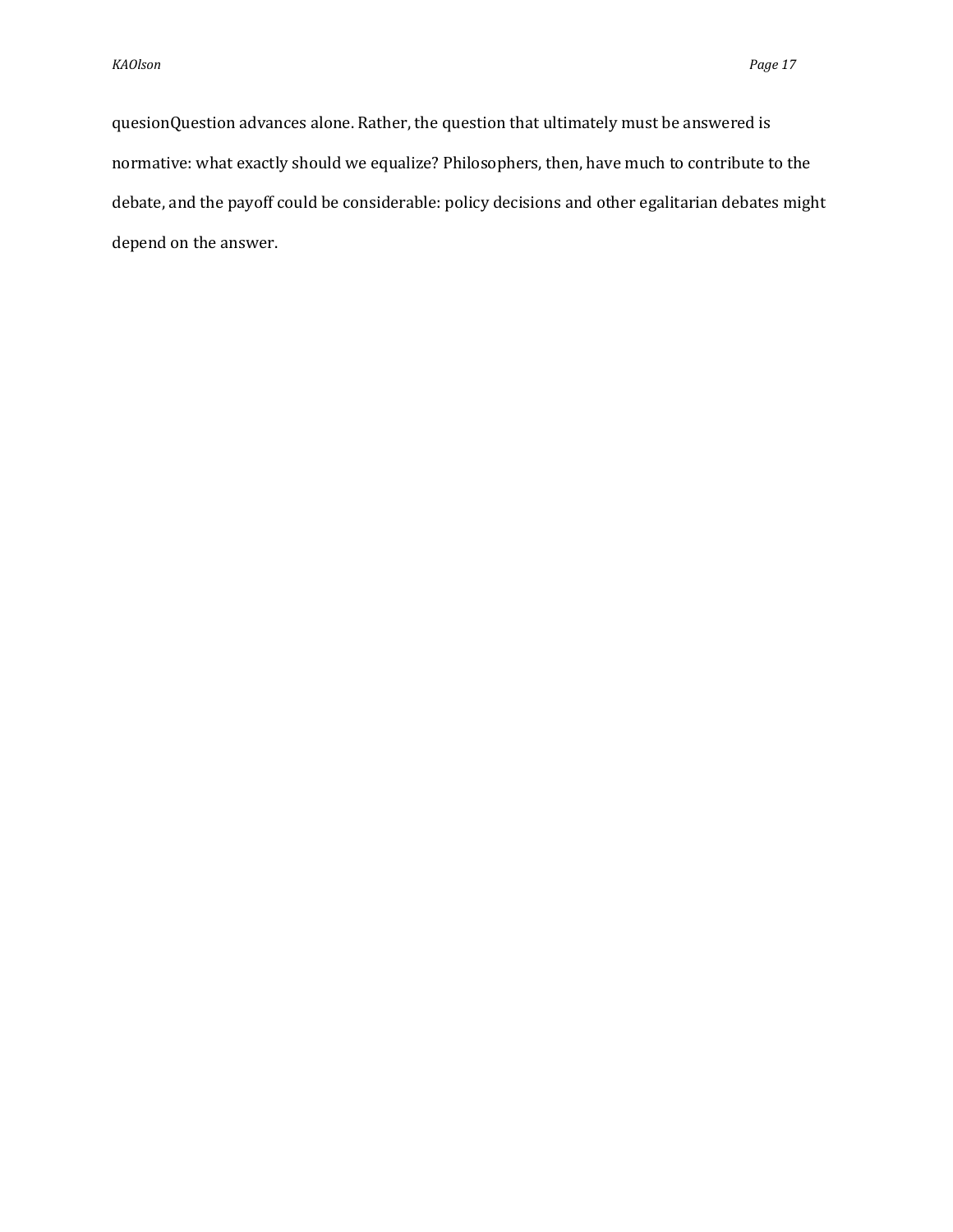## REFERENCES

Anderson, E. (1999). What is the point of equality? Ethics, 109, 287-337. [https://doi.](https://doi/)org/10.4324/9781315236322-9

Anderson, E. (2010). The fundamental disagreement between luck egalitarians and relational egalitarians. Canadian Journal of Philosophy 36, 1-23. <https://doi.org/10.1080/00455091.2010.10717652>

Arneson, R. (1990a). Liberalism, distributive subjectivism, and equal opportunity for welfare. Philosophy and Public Affairs, 19, 158-194.

Arneson, R. (1990b). Primary goods reconsidered. Noûs, 24, 429-254. <https://doi.org/10.2307/2215774>

Brun, B.C. and Tungodden, B. (2004). Non-welfaristic theories of justice: is "the intersection approach" a solution to the indexing impasse? Social Choice and Welfare, 22, 49-60. <https://doi.org/10.1007/s00355-003-0276-0>

Chaudhuri, A. (1986). Some implications of an intensity measure of envy. Social Choice and Welfare3, 255-270[. https://doi.org/10.1007/bf00292731](https://doi.org/10.1007/bf00292731 )

Cohen, G.A. (1989). On the currency of egalitarian justice. Ethics, 99, 906-944.

Dworkin R. (1981a). What is equality? part 1. Equality of welfare. Philosophy & Public Affairs, 10, 185-246.

Dworkin R. (1981b). What is equality? part 2. Equality of resources. Philosophy & Public Affairs, 10, 283-345. <https://doi.org/10.4324/9781315199795-7>

Fleurbaey, M. (2008). Fairness, responsibility, and welfare. Oxford: Oxford University Press. <https://doi.org/10.1093/acprof:osobl/9780199215911.001.0001>

Fleurbaey, M. (2012a). The importance of what people care about. Politics, Philosophy, and Economics, 11, 415-447.<https://doi.org/10.1177/1470594x12447775>

Fleurbaey, M. (2012b). Economics is not what you think: a defense of the economic approach to taxation. Working Paper Series *Fondation Maison des sciences de l'homme*.

Fleurbaey, M. and Blanchet, D. (2013). Beyond GDP: measuring welfare and assessing sustainability. Oxford: Oxford University Press. <https://doi.org/10.1093/acprof:oso/9780199767199.001.0001>

Foley, D. K. (1967). Resource allocation and the public sector. Yale Economic Essays 7, 45-98.

Gibbard, A. (1979). Disparate goods and Rawls' difference principle: a social choice theoretic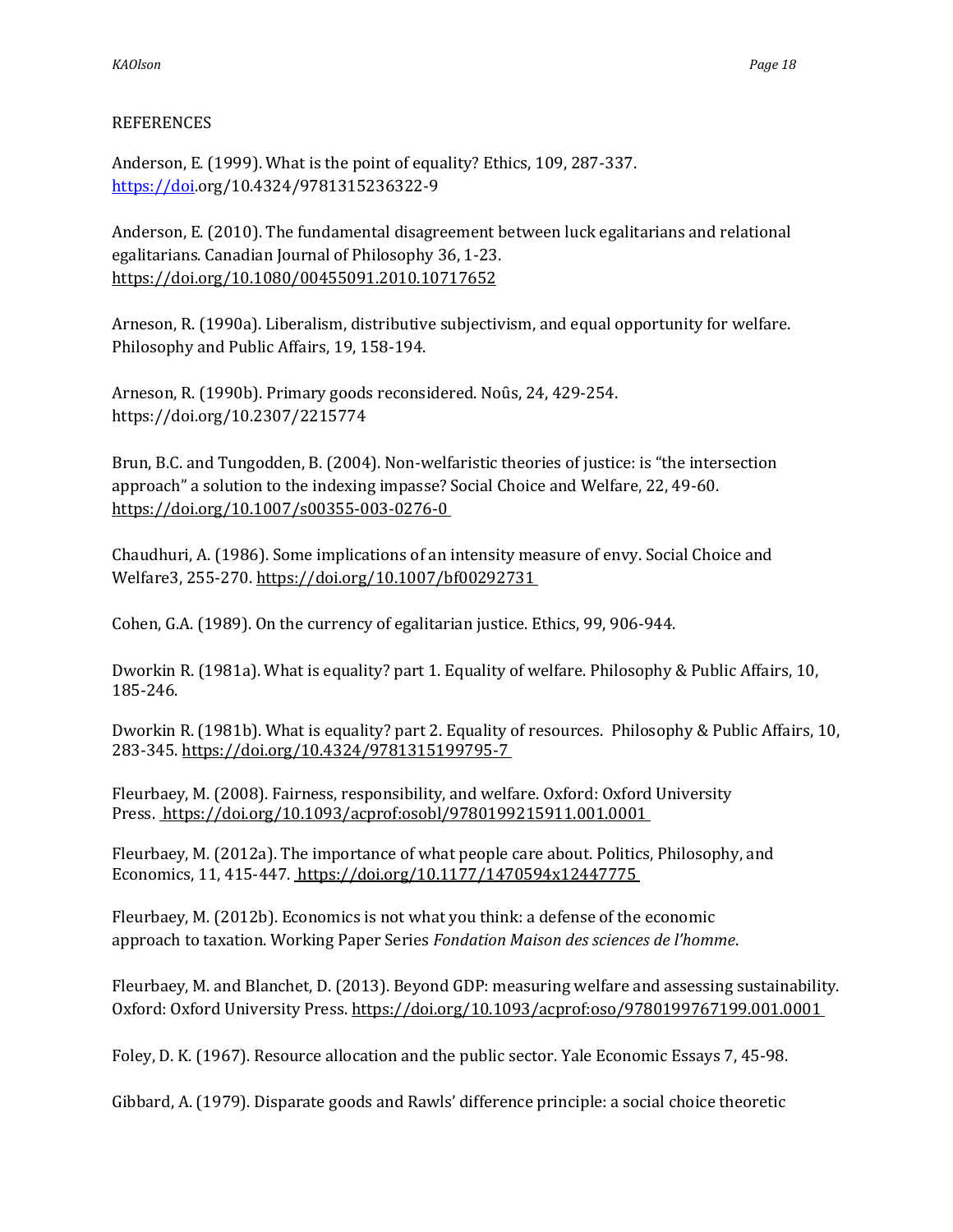treatment. Theory and Decision 11, 267-288. <https://doi.org/10.1007/bf00126381>

Heilmann, C. and Wintein, S. (2021). No envy: Jan Tinbergen on fairness. Erasmus journal for philosophy and economics, 14, 222-245.

Hockett, R.C. and Risse, M. (2006). Primary goods revisited: the "political problem" and its Rawlsian solution. Cornell Law Faculty Publications. Paper 55. [http://scholarship.](http://scholarship/)law.cornell.edu/lsrp\_papers/55

Iturbe-Ormaetxe I. and Nieto, J. (1996). On fair allocations and monetary compensations. Economic Theory, 7, 125-38.<https://doi.org/10.1007/bf01212186>

Kolm, S.C. (1971/1997). Justice and Equity. MIT Press.

Nussbaum, M. (1988). Nature, function, and capability: Aristotle on political distribution. Oxford Studies in Ancient Philosophy, 145-184.

Nussbaum, M. (1997). Capabilities and human rights. Fordham Law Review, 66, 273-300.

Olson, K.A. (2018). Impersonal envy and the fair division of resources. Philosophy and Public Affairs, 46, 269-292. <https://doi.org/10.1111/papa.12122>

Olson, K.A. (2020a). The solidarity solution: principles for a fair income distribution. New York: Oxford University Press.<https://doi.org/10.1093/oso/9780190907457.001.0001>

Olson, K.A. (2020b). The importance of what we care about: a solidarity approach to resource allocation. Political Studies[. https://doi.org/10.1177/0032321720972872](https://doi.org/10.1177/0032321720972872 )

Parr, T. (2018). How to identify disadvantage: taking the envy test seriously. Political Studies 66, 306-322.<https://doi.org/10.1177/0032321717720377>

Pazner, E.A. and Schmeidler, D. (1978). Egalitarian equivalent allocations: a new concept of economic equity. Quarterly Journal of Economics 92, 671-686. <https://doi.org/10.2307/1883182>

Rawls, J. (1971). A theory of justice. Cambridge, MA: Harvard University Press.

Rawls, J. (1982). Social unity and primary goods. In A. Sen and B. Williams (Eds.) Utilitarianism and beyond (pp. 159-185). Cambridge: Cambridge University Press. [https://doi.org/10.1017/cbo9780511611964.010](file:///C:/Users/kaolson/Desktop/kaolson/Documents/COVID%20Distributive%20Consequences/ https:/doi.org/10.1017/cbo9780511611964.010 )

Rawls, J. (1988). The priority of right and ideas of the good. Philosophy and Public Affairs, 17, 251- 276.

Robeyns, I. (2017). Wellbeing, freedom, and social justice: the capabilities approach re-examined. Cambridge: Open Book Publishers.<https://doi.org/10.11647/obp.0130>